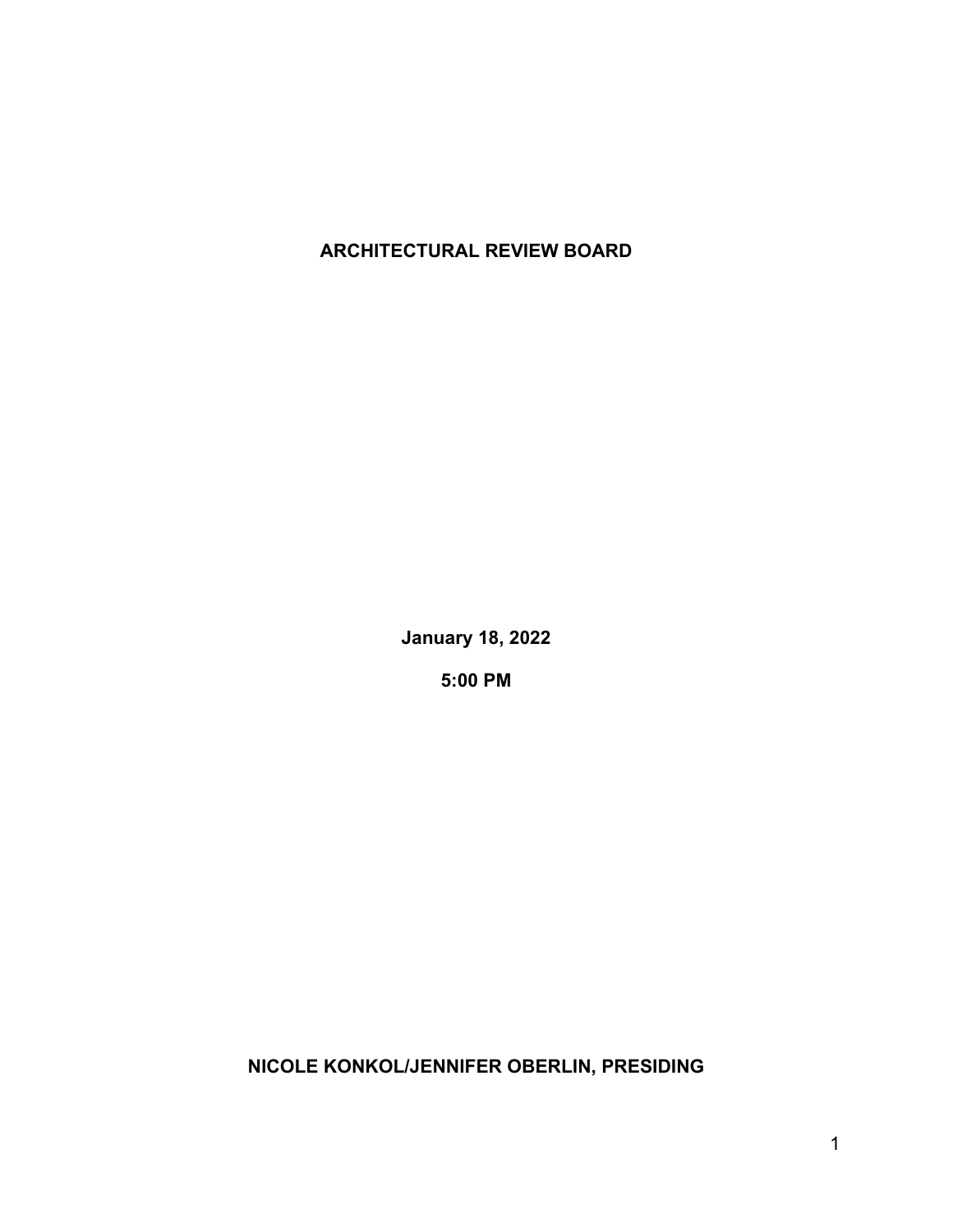Members Present:

Nicole Konkol Brittany Sams Tom Midkiff Patti Cross Kevin Breeck Jennifer Oberlin

Also Present:

Edwin Logan, Attorney Vicki Birenberg, Historic Preservation Officer Jordan Miller, City of Frankfort Senior Planner

The first item of business was the approval of the minutes of the November 16, 2021 meeting. Mr. Breeck made a motion to approve the minutes. The motion was seconded by Ms. Sams and all were in favor.

Ms. Konkol read the Chairs Report.

Mr. Miller read the administrative approvals for the period covering November 9, 2021 to January 10, 2022.

## ELECTION OF OFFICERS:

Mr. Breeck made a motion to nominate Jennifer Oberlin as Chair. The motion was seconded by Ms. Cross and passed unanimously.

Ms. Konkol made a motion to nominate Kevin Breeck as Vice-Chair. The motion was seconded by Mr. Midkiff and passed unanimously.

Ms. Sams made a motion to adopt the 2022 Architectural Review Board meeting calendar. The motion was seconded by Mr. Breeck and passed unanimously.

Chair Oberlin asked the Secretary to introduce the next item of business.

**In accordance with Articles 4, 16, 17, and 19 of the City of Frankfort Zoning Ordinance Washington Hospitality Group LLC is requesting a Conditional Use Permit to operate a 13-room hotel and small bar/restaurant for the property located at 300 Washington Street. They also request a Certificate of Appropriateness to modify the opening of a historic brick wall at the rear of the property; install a private rooftop deck of approximately 10' x 12' on the portion of the building connecting the main historic structure to the**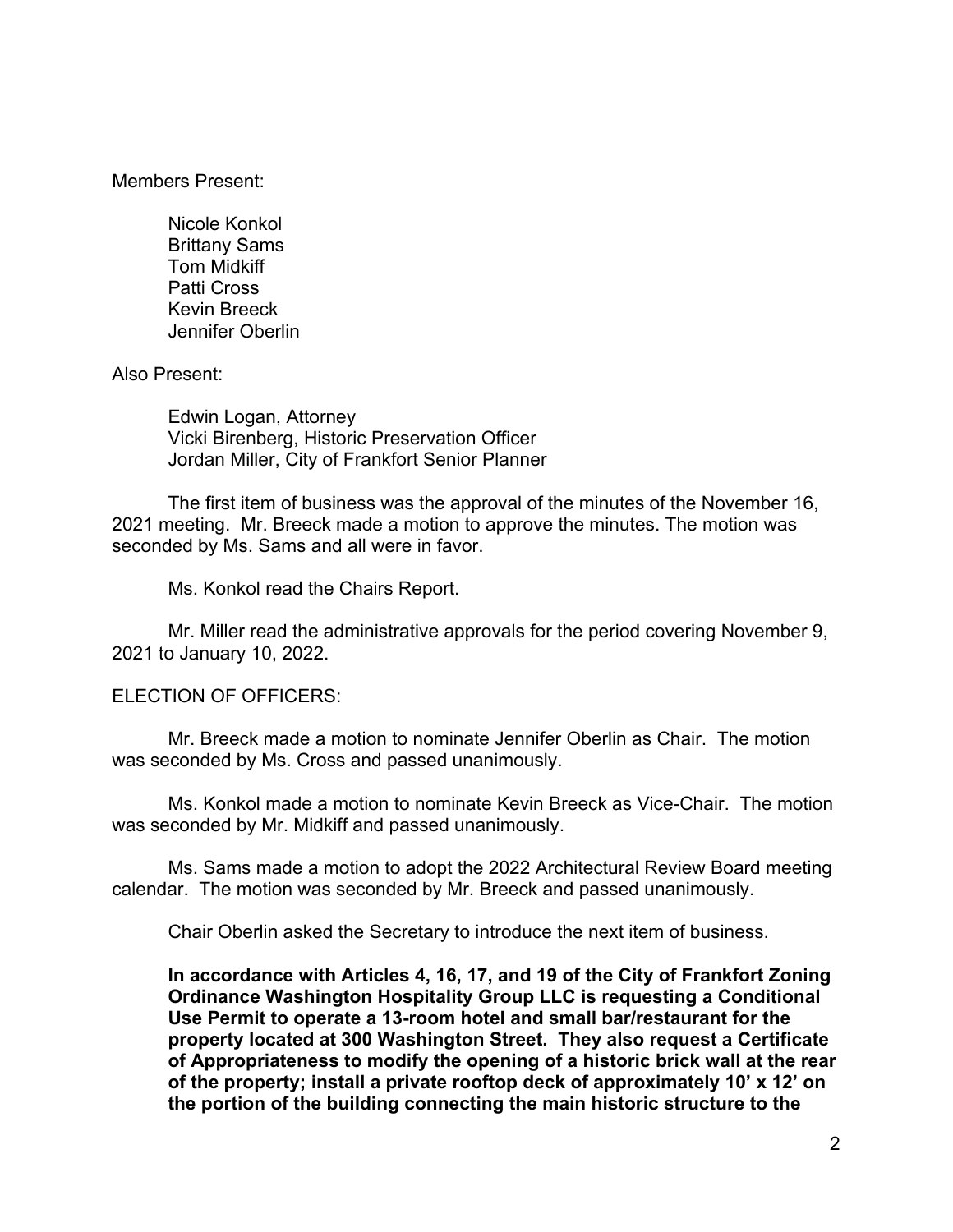**rear historic structure; install a railing and new door opening for deck and new adjacent HVAC equipment; and install a patio where grass currently exists in front of the building. The property is more particularly identified as PVA Map No. 061-24-07-006.00.**

Jordan Miller, City of Frankfort Senior Planner was present and mentioned that this is a Certificate of Appropriateness for modifications to the property.

Mr. Miller explained that applicant is proposing some modifications to the exterior of the building in conjunction with preparing for a new use as a 13-room hotel with a small restaurant/bar. The project is utilizing the state and federal historic preservation tax credit incentive program and has been coordinating with the State Historic Preservation Office as they develop the proposed work on the property. The proposed modifications includes the restoration of the masonry, decorative metal elements, windows, doors, shutter, and entry portico, as well as replacement of membrane roofs, repair and potential replacement of gutters, installation of lighting, and the installation of a paved rear courtyard (not visible from the public right of way) can be administratively approved. The applicant is amendable to working with staff on details. Tax credit projects must meet federal preservation standards. (The Secretary for Rehabilitation found on page 7 of the Special Historic Zoning District Design Guidelines), which are the basis for the guidelines developed in the Special Historic Zone. As such, much of the work is already consistent with the recommended design treatments. The applicant has previously replaced the existing membrane roof on the rear brick historic structure connected to the main house and rebuilt the two brick chimneys on that portion of the building. This work met the SH design guidelines and was administratively approved.

Mr. Miller stated there are only a few things in the proposal that require ARB approval, and they are being proposed in coordination/consultation with the tax credit reviewers in order not to jeopardize the historic preservation incentives. If a proposed treatment is approved by the ARB but requires a change to receive the tax credit, it will be re-evaluated by staff to see if it needs to come back to the ARB.

Mr. Miller explained that the following proposed work requires ARB approval:

- 1. Modification of the rear brick wall opening along Long Lane.
- 2. Installation of a small rooftop deck on the portion of building connecting the main historic structure to the rear historic structure – the applicant proposes to install a deck of approximately 10 ft X 12 ft on the section of the roof that connects the main brick structure to the secondary brick structure behind it. This "connection" is historic, as shown on the 1890 Sanborn map, along with the rear porches. It is framed rather than masonry construction like the main buildings, and appears to have been open to the interior yard at that time. The proposed deck will be installed as a private amenity for one of the hotel rooms.
- 3. Installation of a new door opening to access the private deck.
- 4. Installation of new HVAC units adjacent to the private deck.
- 5. Installation of a patio where grass currently exists in from of the building.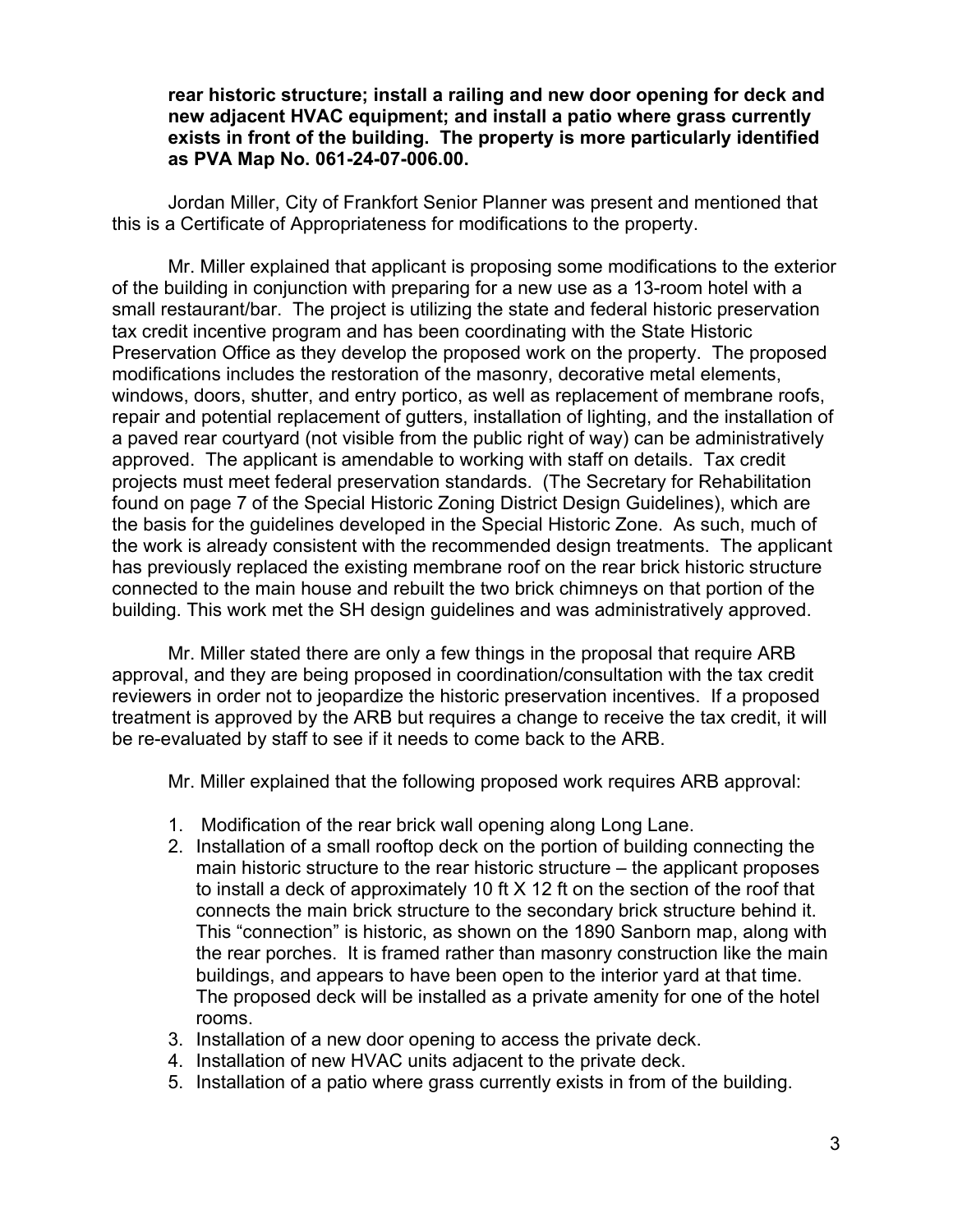Mr. Miller went over the property description and significance that were included in the staff report.

Mr. Miller read the Staff Analysis on pages four and five of the staff report and mentioned that they recommend the six Findings of Fact on page five of the staff reports and suggest four Conditions on page five of the staff report should the Board approve the request.

Mr. Miller read a letter in support of the project from a citizen and stated that the only other comment was a citizen concerned about the parking for the restaurant.

The applicants Tyler Bromagen, Rebecca Burnworth, Amber Lagru, and Tim Deschler were present and stated that that agreed with the staff report and conditions within when asked by Ms. Oberlin.

Based on the Findings of Fact, Ms. Cross made a motion in accordance with Articles 4, 16, 17, and 19 of the City of Frankfort Zoning Ordinance to approve the request from Washington Hospitality Group LLC for a Certificate of Appropriateness to modify the opening of a historic brick wall at the rear of the property; install a private rooftop deck of approximately 10' x 12' on the portion of the building connecting the main historic structure to the rear historic structure; install a railing and new door opening for deck and a new adjacent HVAC equipment; and install a patio where grass currently exists in front of the building for the property located at 300 Washington Street with the following conditions:

- 1. Final details on design selection for the private deck railing and door opening will be approved by staff.
- 2. Patio paver selection will be finalized with staff approval.
- 3. Existing open zoning permits will be amended to reflect approval of the work in this request, and any required additional permits will be obtained.
- 4. Any additional projects requiring a building permit shall require review and approval by the Architectural Review Board unless a Certificate of No Exterior Effect is issued.

The motion was seconded by Mr. Midkiff and passed unanimously.

Concerning the Conditional Use Permit, Mr. Miller explained that the applicants are proposing to operate a 13-room boutique hotel with restaurant/bar in the existing 2 story building. Hotels and restaurants are conditional uses within the "SH" zoning district.

Mr. Miller mentioned that in September of 2019 the Architectural Review Board approved two separate conditional uses to operate a restaurant and a hotel on this property.

Mr. Miller read the staff analysis on page three of the staff report and stated that staff finds the request is partially compatible in concept with the requirements of the Zoning Ordinance sections 4.06.34.